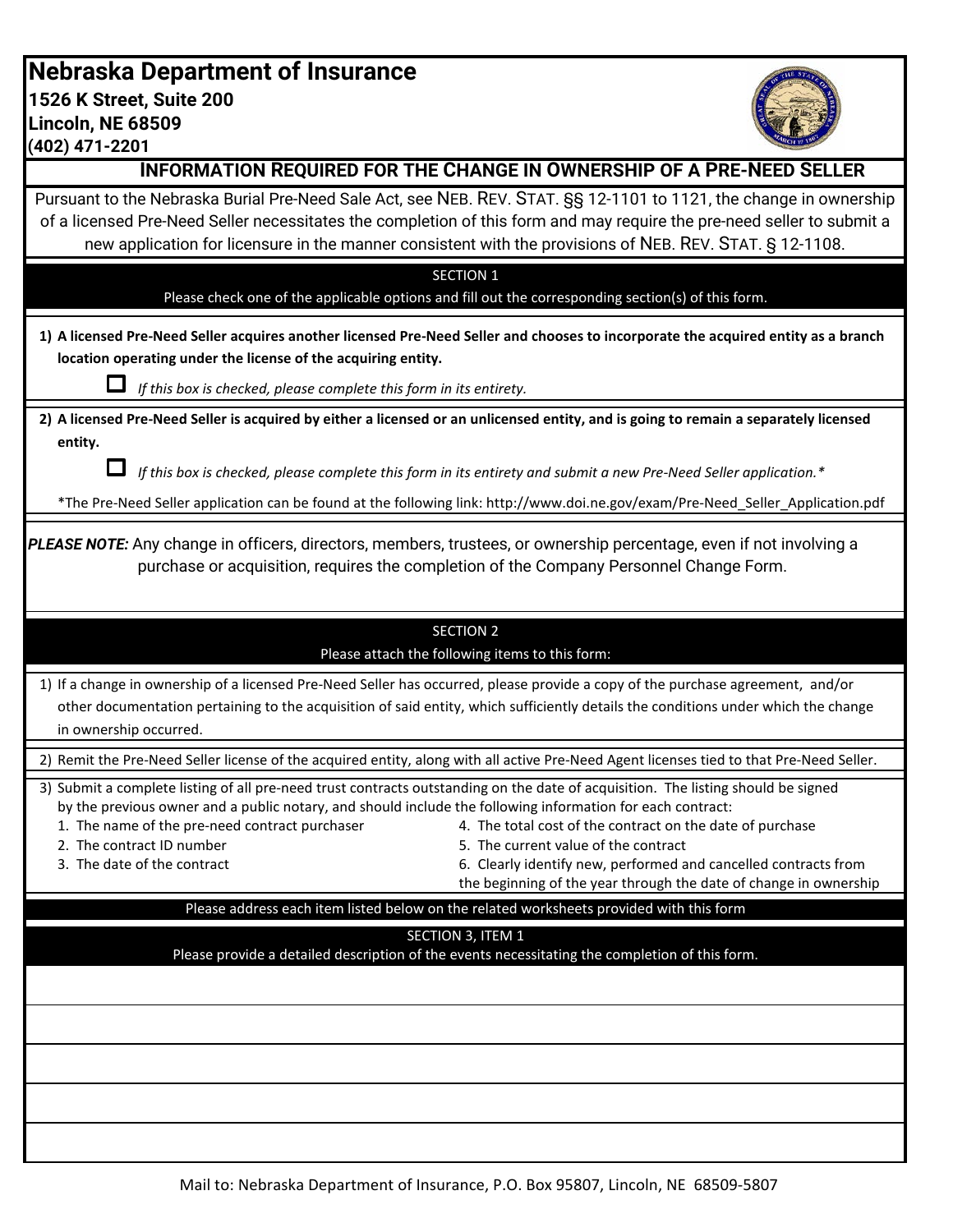| <b>SECTION 3, ITEM 2</b><br>Provide the following information regarding the pre-need trust funds currently held in trust for the entity being acquired:                                 |  |  |  |
|-----------------------------------------------------------------------------------------------------------------------------------------------------------------------------------------|--|--|--|
| $\Box$ YES<br>$\Box$ NO<br>a) Is the acquiring entity assuming control of the trusted Pre-Need funds?                                                                                   |  |  |  |
| b) Who is responsible for providing the goods and services contained in the Pre-Need contracts entered into by the acquired entity?                                                     |  |  |  |
| Acquired entity<br>Acquiring entity                                                                                                                                                     |  |  |  |
| $\Box$ YES<br>$\Box$ NO<br>c) Will the trusted Pre-Need funds remain on deposit with the current trustee?                                                                               |  |  |  |
| If your intent is to transfer the funds, provide the name and address of the new trustee and documentation from the                                                                     |  |  |  |
| trustee showing the date and amount of the transfer.                                                                                                                                    |  |  |  |
| SECTION 3, ITEM 3<br>Please indicate if you will provide written notification to the Pre-Need Purchasers of the change in ownership and, if applicable, the<br>transfer of trust funds. |  |  |  |
| $\Box$ YES<br>Ī.<br><b>NO</b>                                                                                                                                                           |  |  |  |
| If you answered NO, please explain the reasoning for this decision.                                                                                                                     |  |  |  |
|                                                                                                                                                                                         |  |  |  |
|                                                                                                                                                                                         |  |  |  |
|                                                                                                                                                                                         |  |  |  |
|                                                                                                                                                                                         |  |  |  |
|                                                                                                                                                                                         |  |  |  |
|                                                                                                                                                                                         |  |  |  |
|                                                                                                                                                                                         |  |  |  |
|                                                                                                                                                                                         |  |  |  |
|                                                                                                                                                                                         |  |  |  |
|                                                                                                                                                                                         |  |  |  |
|                                                                                                                                                                                         |  |  |  |
|                                                                                                                                                                                         |  |  |  |
|                                                                                                                                                                                         |  |  |  |
|                                                                                                                                                                                         |  |  |  |
|                                                                                                                                                                                         |  |  |  |
|                                                                                                                                                                                         |  |  |  |
|                                                                                                                                                                                         |  |  |  |
|                                                                                                                                                                                         |  |  |  |
|                                                                                                                                                                                         |  |  |  |
|                                                                                                                                                                                         |  |  |  |
|                                                                                                                                                                                         |  |  |  |
|                                                                                                                                                                                         |  |  |  |
|                                                                                                                                                                                         |  |  |  |
|                                                                                                                                                                                         |  |  |  |
| Continued on the following page                                                                                                                                                         |  |  |  |